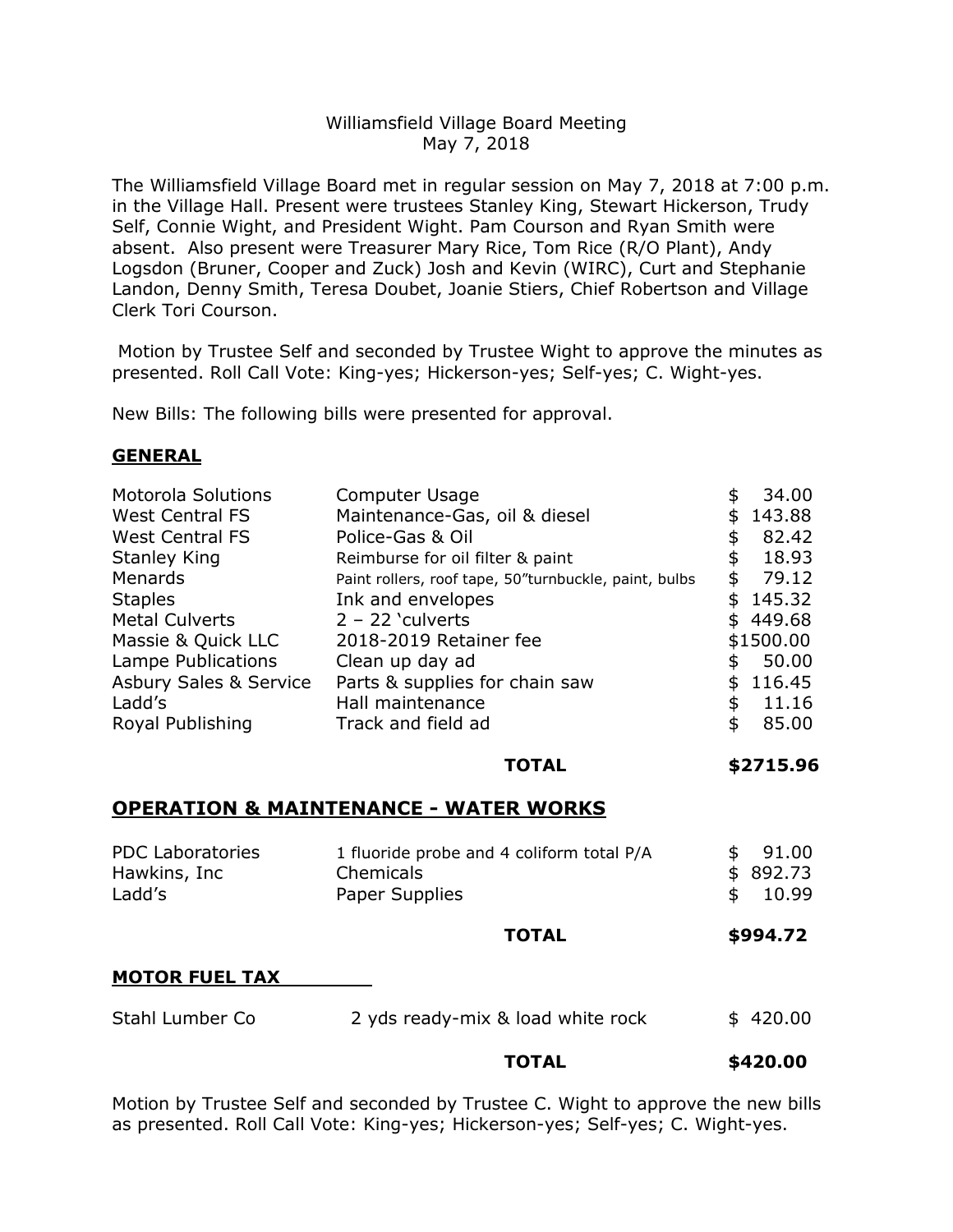President Wight reviewed financial statements for the month. All were in order. Motion by Trustee C. Wight and seconded by Trustee King to approve financial statement. Roll Call Vote: King-yes; Hickerson-yes; Self-yes; C. Wight-yes.

Public Comment: Curt and Stephanie Landon attended the April meeting inquiring on what steps they needed to take to vacate the alley by their house for the safety of their daycare kids that are getting dropped off and picked up. They informed the Board that they had contacted a lawyer and checked with their adjacent neighbor to make sure it was ok with him to have the alley vacated. The neighbor told them to proceed with the vacating. Curt and Stephanie informed the Board that they will be responsible for all legal fees. Motion to vacate the alley on Curt Landon and Brad Plack's property by Trustee Hickerson and seconded by Trustee King. Roll Call Vote: King-yes; Hickerson-yes; Self-yes; C. Wight-yes.

Joanie Stiers representing FFA Alumni and Teresa Doubet representing Park Association showed the Board the blueprints, accessories (expression swing, spinners, seesaw, 3 benches etc) to be purchased and the placement for the new playground equipment to be installed at the Doubet-Benjamin Park. The playground equipment will last 20 years but will need some maintenance throughout the years, it has a 7 year warranty, the playground area will be surrounded by concrete that will slope down for easy mowing. The original swings are going to be moved and they need mulch and rubber mats put under them, Joanie asked the Board for a donation of around \$4,000 to help. President Wight informed her that was not budgeted in the 2018-2019 budget and there are no funds available, Joanie asked if that can be budgeted in next year and years to follow. They are planning on taking down the old equipment on June  $6<sup>th</sup>$  and the estimated time for the new playground equipment to be ready is July 4<sup>th</sup> to mid-July. There will be a safety net around the construction to keep people off of the equipment until it is ready. The old teeter totter will be installed at Happy Hollow and Teresa asked if someone from the Village can help move it. Trustee King volunteered to help.

Josh and Kevin from WIRC and Andy Logsdon from Bruner, Cooper and Zuck brought an estimate and grant information on replacing water pipes. When applying for a grant to assist with the replacement, the Village must match a percent of the funds. They brought a rough estimate on replacing 3 streets and a portion of another street and the construction total included in the grant would be \$499,785 and the Village's portion would be \$134,941. The Village can apply for funds through USDA or EPA or our local bank. Josh and Andy discussed several different funding options and whether the water pipes should be replaced in sections or try to do all of the bad water lines at one time. The Village would need to show proof they have their portion of the fund for the match before the process can begin and residents water rates will be required to be raised to. They are just at the beginning stages of replacing water pipes, WRIC, Bruner, Cooper and Zuck and the Village Board will be working closely together to figure out the best plan for the Village. Andy Logsdon brought the plans for the street maintenance covered by the Motor Fuel Tax. There are 7 intersections/areas (Olive, Gale, Chicago, Kentucky, Mulberry and Scheeler Ave) that are going to be patched professionally. Andy decided it would be best for the Village to patch instead of milling the streets down. Andy had Laverdiere Construction provide an estimate and it will be \$20,786.21 paid out of MTF to patch and then Knox County will follow and oil and chip the patched spots. Andy recommended approving \$23,000 in case there are unforeseen issues or if the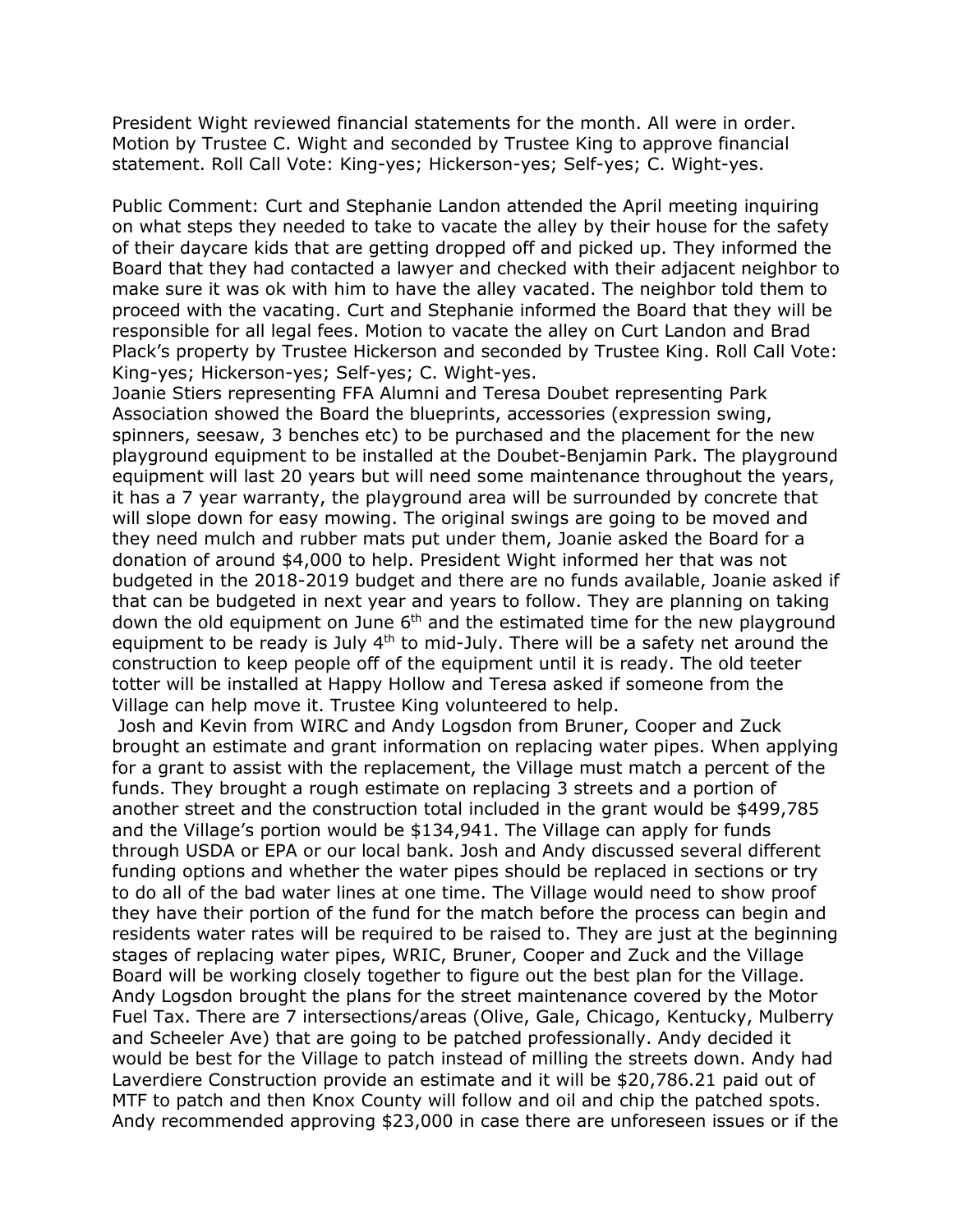construction crew has extra time, they will have extra patch to do repairs. Motion by Trustee C. Wight and seconded by Trustee Hickerson to patch/repair the above streets using \$23,000 out of MTF. Roll Call Vote: King-yes; Hickerson-yes; Self-yes; C. Wight-yes.

Correspondence: The Williamsfield Public Library sent the Village a thank you letter for their donation to the annual Easter Egg Hunt.

Maintenance Department: The Maintenance Department has been busy repairing sidewalks, replacing 2 culverts and mowing. The maintenance building roof has been fixed. Lee praised Stanley and the Maintenance Department for all of their hard work fixing up the maintenance building.

Police Report: The following calls for service were handled by the police department for the month of April:

| Medical Assist (NR) |  |  |
|---------------------|--|--|
| Report on file      |  |  |
| Report on file      |  |  |
| Report on file      |  |  |
| County handled      |  |  |
| Report on file      |  |  |
|                     |  |  |

# **Citations issued in April:**

| <b>Violations</b>           | <b>Citations</b> | Warnings |
|-----------------------------|------------------|----------|
| Seatbelt                    |                  |          |
| Speeding                    |                  |          |
| Disobeyed Stop Sign         |                  |          |
| <b>Ordinance Violations</b> |                  |          |
| Other                       |                  |          |

Park Report: There was a workday on April 28<sup>th</sup> at Veteran's Park and Doubet-Benjamin Park. The high school chorus concert was held at Veteran's Park on May 5<sup>th</sup>, the kids did an awesome job and the bandstand looked beautiful. Thank you to Trustee King for his help on the park. The ice cream social will be June 24 from 1:00 to 3:00 at Doubet Benjamin Park. If there is still a lot of playground construction going on we will hold it at the gazebo.

Water: Tom Rice wants to proceed with the tear down of the old water building. The gas and electrical will need to be disconnected first. Tom is hoping to save 2 walls to help with the costs. Tom and Trustee King changed a pump at the R/O Plant and the old pump will need to be re-built. They are going to need to change out the other pump shortly for maintenance reasons. President Wight inquired when the hydrants will be flushed around town.